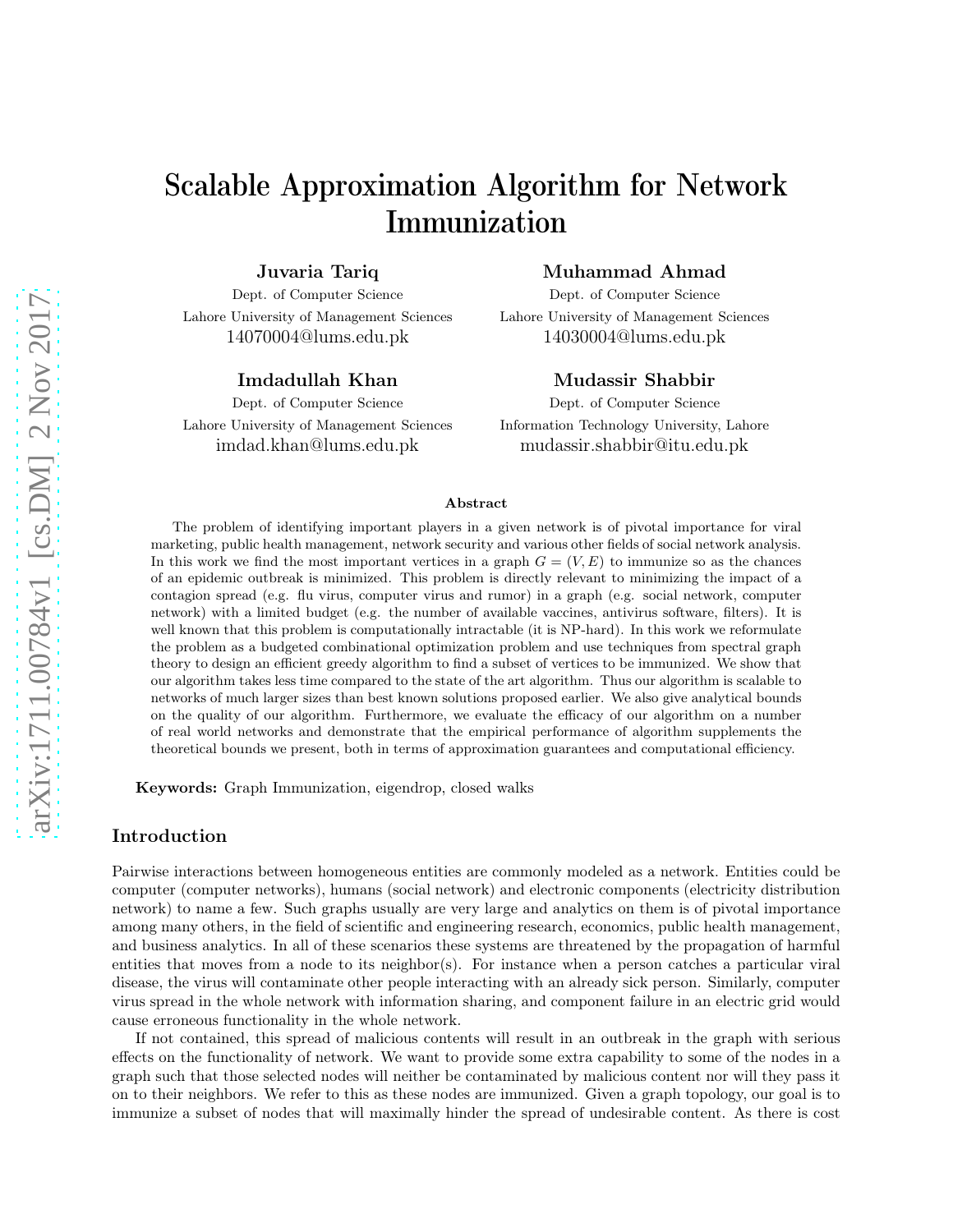associated with immunization of nodes, we can only immunize a subset of nodes (not exceeding the given budget).

We abstractly formulate, this problem, known as the *Network Immunization Problem* [\(Chen & Chau](#page-10-0) [2016\)](#page-10-0), as follows.

**Problem 1.** Given an undirected graph  $G = (V, E)$ ,  $|V| = n$ , and an integer  $k < n$ , find a set S of k nodes such that " immunizing" nodes in S, renders G the least "vulnerable" to an attack over all choices of S such that  $|S| = k$ .

We need to formally define immunizing a node and vulnerability of the graph for a precise formulation of the problem. We use the SIS model of infection spread, where once a node is immunized it remains protected that time on. We also need to quantify graph's vulnerability that is our objective.

#### Definitions and Problem Formulation

For a graph  $G = (V, E)$ ,  $A(G)$  denotes the adjacency matrix of G or just A when the graph is clear from the context. For a subset of nodes  $S \subset V$ ,  $G_S$  is the subgraph induced by nodes in S and  $A_S$  represents its adjacency matrix (i.e.  $A(G_S)$ ). When S is a subset of V,  $S \subset V$ ,  $G^{[S]} = G_{V \setminus S}$ , that is  $G^{[S]}$  is the subgraph obtained after removing the nodes of S. We denote by  $A^{[S]}$  the adjacency matrix of  $G^{[S]}$ .

 ${\{\lambda_i(G)\}}_{i=1}^n$  or  ${\{\lambda_i(A)\}}_{i=1}^n$  is the eigen spectrum of the graph G or its adjacency matrix A. Where  $\lambda_{max}(G) = \max_i \lambda_i(G)$ , is the largest eigenvalue of A (also called spectral radius of G) [\(Chung 1997\)](#page-10-1).

For a graph, its epidemic threshold is one of its intrinsic properties. It is of interest to us, as it is well known that if *virus strength* is more than the epidemic threshold of the graph, then an outbreak will occur. From the epidemiology literature we get that the epidemic threshold of a graph depends upon the largest eigenvalue of G [\(Chakrabarti & Faloutsos 2008\)](#page-10-2). Hence a common parameter to measure network's vulnerability is the largest eigenvalue of the adjacency matrix of the graph [\(Chen & Chau 2016,](#page-10-0) [Ahmad et al.](#page-10-3) [2016\)](#page-10-3). In this context, our objective reduces to selecting a subset of nodes so as the remaining graph has the as small largest eigenvalue as possible. More precisely, supposed  $\lambda_{max}(A^{[S]})$  is the largest eigenvalue of the  $G^{[S]}$ . Our problem can be formulated as follows:

<span id="page-1-0"></span>**Problem 2.** Let  $G = (V, E)$  be an undirected graph and let k be an integer  $k \leq |V|$ , find a subset of nodes  $S \subset V$ , with  $|S| = k$  such that  $\lambda_{max}(A^{[S]})$  is the minimum possible over all k-subsets of V.

In this work we model the Problem [2](#page-1-0) as a budgeted combinatorial optimization objective function. Using tools from linear algebra and graph we establish the relationship between the original objective function and the one that we formulate. We define a score of each vertex that is based on the number of closed walks in the graph containing the vertex. We design a randomized approximation algorithm to estimate score of each vertex and greedily select nodes for immunization. Using the fact that our objective function is monotone and sub-modular, we prove a tight analytical guarantee on the quality of our estimate. In addition to theoretical bounds on the quality and runtime of our algorithm we also evaluate our algorithm on various real world graphs. We demonstrate that we achieve up to 100% improvement in terms of drop in vulnerability. Moreover, running time of our algorithm is substantially lower than that of existing solutions.

#### Organization

We provide an outline for the remaining paper. In the following section we provide a detailed background to Problem [2](#page-1-0) and discuss its computational intractability and approaches to approximate it. Our proposed algorithm is presented in the section following that, which also contains approximation guarantees and complexity analysis of our algorithm. The subsequent section contains immunization results from tests of our algorithm on several real world graphs. We also provide performance comparisons of our algorithm with other known algorithms. Section contains detailed literature review on the problem. A brief conclusion of this work and discussion on future directions is given in the last section.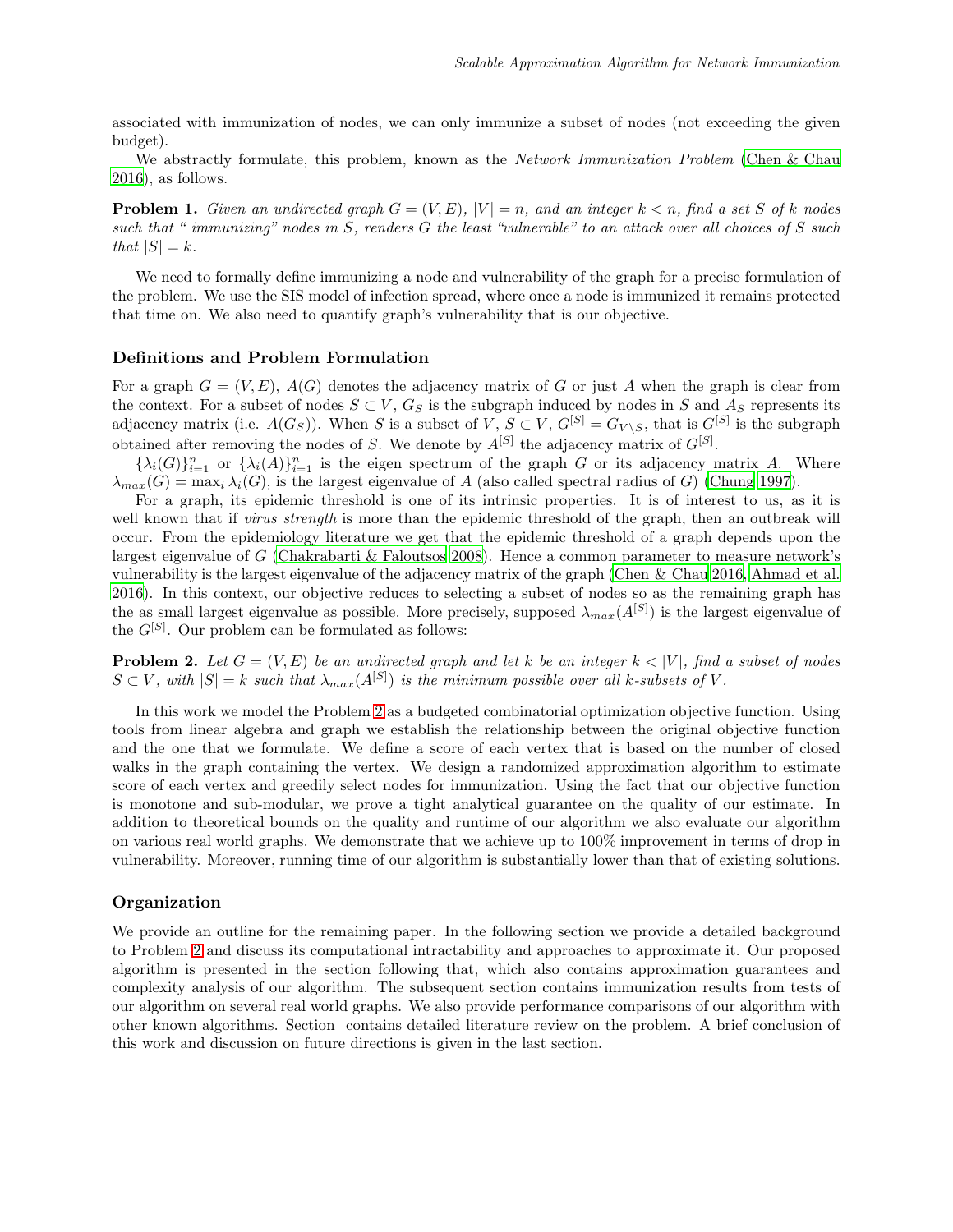## Background

Eigendrop quantifies the gain after immunizing a set S of k nodes. We can compute eigendrop by  $\lambda_{max}(G)$ −  $\lambda_{max}(G|S|)$ . Eigendrop depicts how much graph vulnerability has been reduced after immunizing node set S. Brute force technique cannot be applied as a solution to problem [2](#page-1-0) since computing eigenvalue corresponding to  $\binom{n}{k}$  different sets gives  $O(\binom{n}{k} \cdot m)$  runtime of the method (largest eigenvalue of a graph can be computed in  $O(m)$  [\(Chen & Chau 2016\)](#page-10-0))

Indeed, it turns out that solving Problem [2](#page-1-0) optimally is NP-Hard. A straight forward reduction from Minimum Vertex Cover Problem follows as, If there exists a set S with  $|S| = k$  such that  $\lambda_{max}(A^{[S]}) = 0$ , then S is a vertex cover of the graph. It follows from the following implication of famous Perron-Frobenius theorem

Fact 1. [\(Serre 2002\)](#page-11-0) Deleting any edge from a simple connected graph G strictly decreases the largest eigenvalue of the corresponding adjacency matrix.

Also, If there is a vertex cover S of the graph such that  $|S| = k$  then deleting S will result in an empty graph which has eigenvalue zero.

Although Problem 1 is NP-Hard, the following greedy algorithm guarantees a  $(1 - 1/e)$ -approximation to the optimal solution to Problem [2.](#page-1-0) Approximation guarantee of GREEDY-1 follows from Theorem [2.](#page-2-0)

```
Algorithm 1: GREEDY-1(G,k)
```

```
S \leftarrow \emptysetwhile |S| < k do
      v \leftarrow \arg \max (\lambda_1(A_{-\{S\cup\{x\}\}}))x \in V \backslash SS \leftarrow S \cup \{v\}return S
```
<span id="page-2-0"></span>**Theorem 2.** (Nemhauser  $\mathcal{B}$  Fisher 1978) Let f be a non-negative, monotone and submodular function,  $f: 2^{\Omega} \to \mathbb{R}$ . Suppose A is an algorithm, that choose a k elements set S by adding an element u at each step such that  $u = \arg \max f(S \cup \{x\})$ . Then A is a  $(1 - 1/e)$ -approximate algorithm.  $x \in \Omega \backslash S$ 

For sparse graphs largest eigenvalue can be computed in  $O(m)$ , running time of GREEDY-1 amounts to  $O(knm)$ . This runtime is impractical for any reasonably large real world graph.

In [\(Chen & Chau 2016\)](#page-10-0), a score, shield-value, was assigned to each subset  $S$ , which measures the approximated eigendrop achieved by removing the set  $S$ . They defined a monotone sub-modular function, using which they proposed a greedy algorithm with runtime  $O(nk^2 + m)$ . Afterwards in [\(Ahmad et al. 2016\)](#page-10-3), same problem was solved using score based on number of closed walks of length 4 and a greedy algorithm was presented.

## Our Proposed Algorithm

As stated in introduction section, we use largest eigenvalue as the measure of vulnerability. In this section we give our approximation algorithm to find the best subset for immunization. We first review some basic facts from linear algebra and graph theory to justify our approach. Let A be an  $n \times n$  matrix; the following results from linear algebra [c.f. [\(Strang 1988](#page-11-2)), and [\(West 2001\)](#page-11-3)] relate the eigen spectrum and the trace of A.

Fact 3.

$$
trace(A) = \sum_{i=1}^{n} A(i, i) = \sum_{i=1}^{n} \lambda_i(A)
$$

<span id="page-2-1"></span>Fact 4.

$$
trace(A^{p}) = \sum_{i=1}^{n} \lambda(A^{p}) = \sum_{i=1}^{n} (\lambda_{i}(A))^{p}
$$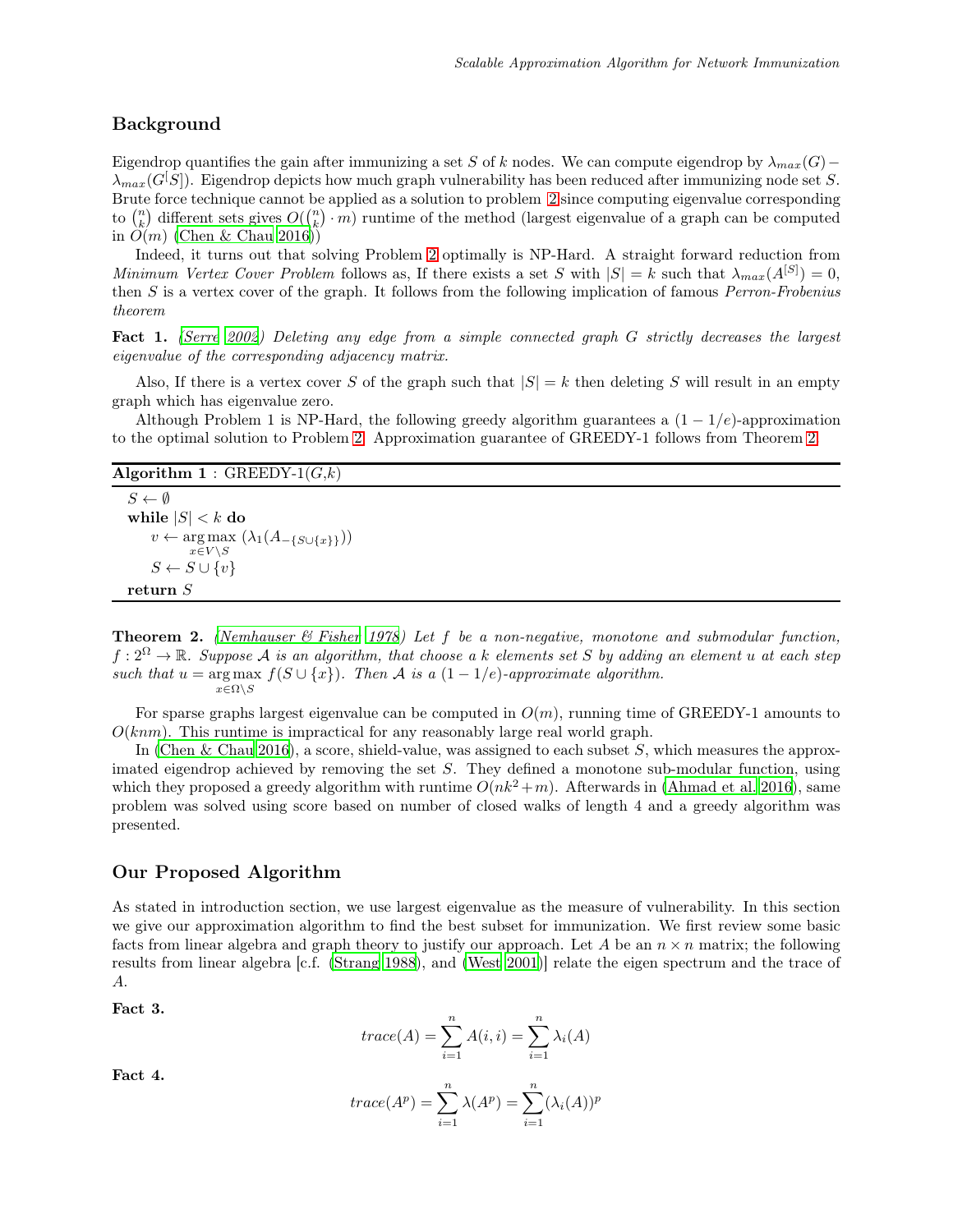From the theory of vector norms [\(Strang 1988\)](#page-11-2) and fact [4](#page-2-1) we know that

$$
\lim_{\substack{p \to \infty \\ p \text{ even}}} (trace(A^p))^{1/p} = \lim_{\substack{p \to \infty \\ p \text{ even}}} \left( \sum_{i=1}^n \lambda_i(A)^p \right)^{1/p}
$$

$$
= \lim_{\substack{p \to \infty \\ p \to \infty}} \left( \sum_{i=1}^n |\lambda_i(A)|^p \right)^{1/p} = \max_i \{ \lambda_i(A) \} = \lambda_{max}(A)
$$

Using the above relation we establish that for immunization problem, we want to find a set  $S$  of vertices in graph G which, when removed, minimizes  $trace((A^{[S]})^p)$  where  $A^{[S]}$  is the adjacency matrix of  $G^{[S]}$ . So goodness of a set  $S \subset V(G)$  is defined as

$$
g_p(S) = trace((A^{[S]})^p \tag{1}
$$

that we want to minimize. Also define complement of the function  $g_p(S)$  as

<span id="page-3-0"></span>
$$
f_p(S) = trace(A^p) - trace((A^{[S]})^p)
$$
\n
$$
(2)
$$

Clearly minimizing  $g_p(S)$  is equivalent to maximizing  $f_p(S)$ . Now we give combinatorial definition of the optimization functions defined above using the following fact from graph theory. For a set  $X \subset V(G)$ , and vertices  $u, v \in V(G)$ ,  $N_X(v) = N_{G_X}(v)$  is the set of neighbors of v in X and  $d_X(v) = d_{G_X}(v) = |N_X(v)|$ , called degree of v in X. When  $X = V(G)$ , we refer to  $d_G(v)$  as  $d(v)$ . Moreover  $d_X(u, v)$  represents the size of common neighborhood of u and v in set X, i.e  $d_X(u, v) = |N_X(u) \cap N_X(v)|$ . For a vertex  $v \in S \subset V(G)$ ,  $\mathcal{CV}_p(v, S)$  is the set of all closed walks of length p in  $G_S$  containing v at least once and  $cw_p(v, S) = |\mathcal{CW}_p(v, S)|$ . Similarly we define  $\mathcal{CW}_p(S, G)$  to be the set of closed walks of length p containing vertices of S and correspondingly  $cw_p(S, G)$  is the cardinality of the set. For simplicity we write  $cw_p(G, G)$ as  $cw_p(G)$ .

Fact 5. [\(West 2001](#page-11-3)) Given a graph G with adjacency matrix A,

$$
cw_p(G) = trace(A^p)
$$

From the above fact and definition of trace, we get that

$$
cw_p(G) = cw_p(V \setminus S, G^{[S]}) + cw_p(S, G)
$$

Note that this is same equation as [\(2\)](#page-3-0) and can be rewritten as  $cw_p(G) = f_p(S) + g_p(S)$ . This tells us we need to find set S which maximizes  $cw_p(S, G)$  (equivalently  $f_p(S)$ ). Computing  $cw_p(S, G)$  is expensive for large value of p, but in practice we observe that  $p = 6$  is sufficiently large.

**Theorem 6.** Given a graph  $G$  with adjacency matrix  $A$ 

$$
cw_6(v, G) = \qquad 6 \sum_{i=1}^n \sum_{j=1}^n A^2(v, v_i) A^2(v, v_j) A^2(v_i, v_j) - 3 \sum_{i=1}^n \sum_{j=1}^n A^2(v, v_i) A^2(v, v_j) A(v, v_i) A(v, v_j)
$$

$$
- 6 \sum_{i=1}^n A^2(v, v_i)^2 A^2(v, v) + 2A^2(v, v)^3
$$

*Proof.* A typical closed walk W of length 6 can be represented as  $(a, b, c, d, e, f, a)$ . Note that v can appear in a closed walk of length 6 at most thrice.

First we count the walks that contain v exactly once. Lets assume that v appears at the first position, i.e.  $W = (v, a, b, c, d, e, v)$ . Now since v can not appear at any other position, we get that  $b, c, d \neq v$ . Also  $(v, a, b), (b, c, d)$  and  $(d, e, v)$  are paths of length 2 and number of such walks can be  $d(v, b), d(b, d)$  and  $d(d, v)$  respectively. But  $d(a, d)$  may include  $c = v$  case. So to exclude this we subtract  $A(b, v)A(d, v)$  from  $d(b, d)$  (this will be 1 only if v is neighbor of both b and d). We get that number of closed walks of length 6 containing v only at first position is  $\sum_{b\neq v}\sum_{d\neq v}d(v,b)d(v,d)[d(b,d)-A(v,b)A(v,d)]$ . Each one position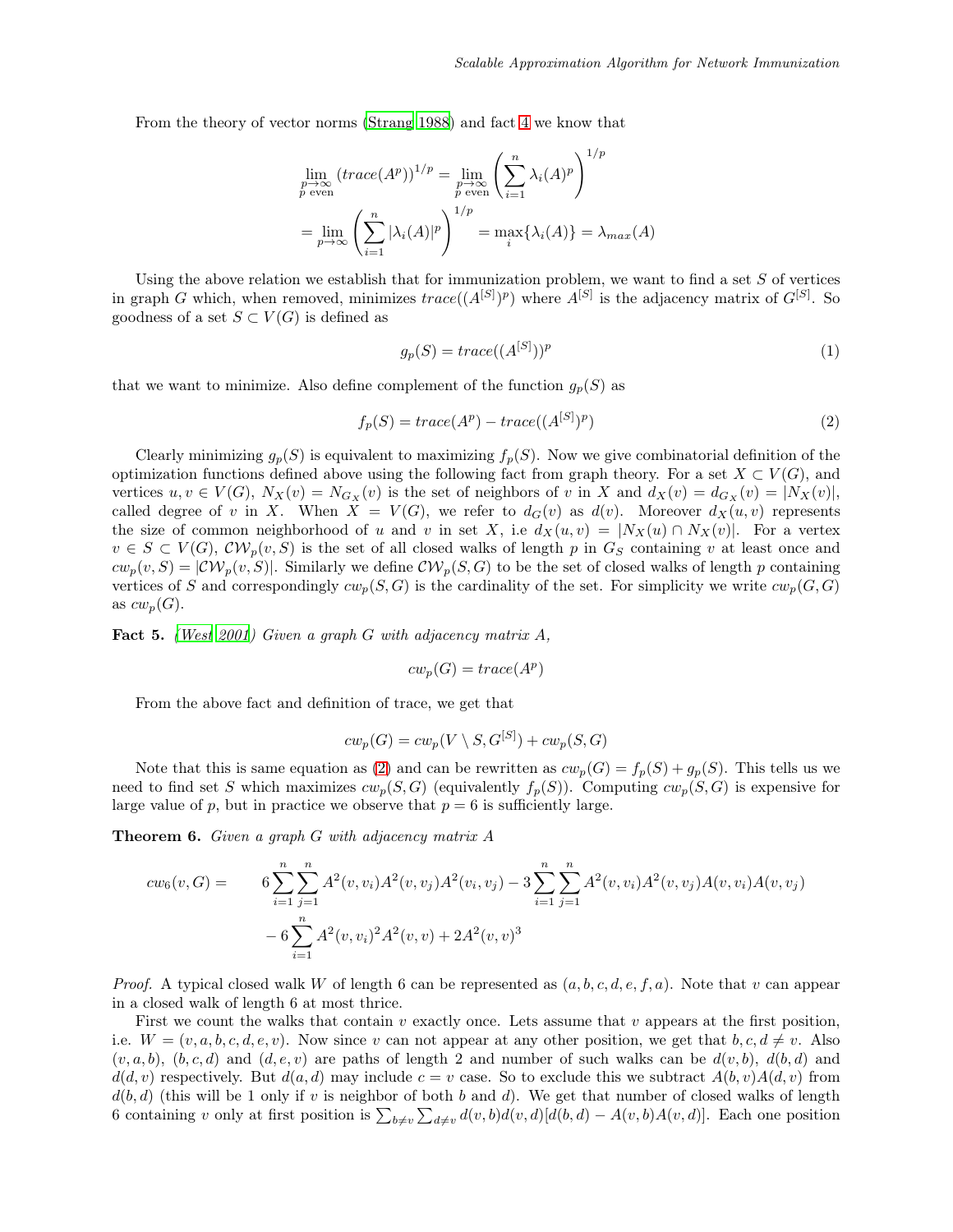rotation of this walk results in distinct walk of the kind, so we get that walks containing  $v$  exactly once are  $6\sum_{b\neq v}\sum_{d\neq v}d(v,b)d(v,d)[d(b,d)-A(v,b)A(v,d)].$ 

Now we count the walks containing  $v$  twice. One way to get such walk is  $v$  is in first and third positions i.e.  $W = (v, a, v, b, c, d, v)$ . Number of such walks is  $\sum_{c \neq v} d(v, c)^2 d(v)$ . Again each rotation gives unique walk, so we have  $6\sum_{c\neq v}d(v,c)^2d(v)$  such walks. Another way to have a walk with v appearing twice is  $W = (v, a, b, v, c, d, v)$ . There are  $\sum_{b \in N(v)} \sum_{d \in N(v)} d(v, b) d(v, d)$  walks with v at first and fourth position which is same as

 $\sum_{b\in V}\sum_{d\in V}d(v,b)A(v,b)d(v,d)A(v,d)$ . Note that only two clockwise rotations result in new walks. This gives that total number of closed walks of length  $6$  containing  $v$  twice is

$$
6\sum_{c \neq v} d(v, c)^{2} d(v) + 3\sum_{b \in N(v)} \sum_{d \in N(v)} d(v, b) d(v, d)
$$

If we consider walks which contain  $v$  thrice, then there are two possibilities for such walks, one which start at v i)  $(v, a, v, b, v, c, v)$  and ii)  $(a, v, b, v, c, v, a)$ . Count for either of them is  $d(v)^3$ . This gives the total count of these walks as  $2d(v)^3$ .

So number of closed walks of length 6 containing a vertex  $v$  in graph  $G$  is

$$
6\sum_{b \neq v} \sum_{d \neq v} d(v, b) d(v, d)[d(b, d) - A(v, b)A(v, d)] + 6\sum_{c \neq v} d(v, c)^{2} d(v) + 3\sum_{b \in N(v)} \sum_{d \in N(v)} d(v, b) d(v, d) + 2d(v)^{3}
$$

Clearly computing this number for any vertex v takes  $O(n^2 + c(n))$  time where  $c(n)$  is the time taken for computing  $A^2$ . So instead we approximate the number of closed walks of length 6 containing v.

#### Approximating number of walks

An equivalent expression for  $cw_6(v, G)$  is

$$
6A6(v, v) - 6A4(v, v)A2(v, v) - 3(A3(v, v))2 + 2(A2(v, v))3.
$$

The formula for  $cw(v, G)$  suggests that we need to approximate the powers of adjacency matrix A of G. For the purpose, we consider a summary graph  $H$  of  $G$  which is weighted undirected graph with adjacency matrix  $A(H) = C$ . We generate matrix C (graph H) in the following way:

First we partition the vertex set  $V(G)$  into random subsets using a random hash function h. Let the partition of vertices under the hash function h be  $\mathcal{P}(h)$  with  $|\mathcal{P}(h)| = \alpha$ . Second we construct matrix C as

|  |  |  | <b>Algorithm 2</b> : Summary Graph $(A(G), \alpha, h)$ |  |
|--|--|--|--------------------------------------------------------|--|
|--|--|--|--------------------------------------------------------|--|

 $C \leftarrow$  zEROS $(p \times \alpha)$ for  $i = 1$  to n do for  $i = i$  to n do if  $A(i,j)=1$  then  $C[h(i)][h(j)] \leftarrow C[h(i)][h(j)] + 1$  $C[h(j)][h(i)] \leftarrow C[h(i)][h(j)]$ return C

This matrix  $C$  corresponds to summary graph  $H$  in which every node (super-node) represents a set of vertices in  $\mathcal{P}(h)$  and  $C(i, j)$  entry denotes the number of edges from super-node i to super-node j (number of edges from vertices in super-node i to vertices in super-node j). Lets denote ith super-node of H by  $\mathcal{X}_i$ 

In order to approximate  $cw_6(v, G)$  of a vertex  $v \in V(G)$ , we use powers of matrix C instead those of  $A(G)$ . We keep  $C^2$  and  $C^3$  matrices. For each  $\mathcal{X}_i \in V(H)$ , we compute terms  $C^6(i, i)$  using formula  $\sum_{j=1}^{\alpha} (C^3(i, j))^2$ and  $C^4(i, i)$  by  $\sum_{j=i}^{\alpha} (C^2(i, j))^2$ .

Note that  $C^p(i, j)$  represents the total number of walks of length p from vertices in  $\mathcal{X}_i$  to vertices in  $\mathcal{X}_j$ . So we can find the number of closed walks of length p containing a specific vertex  $v \in V(G)$ , by estimating the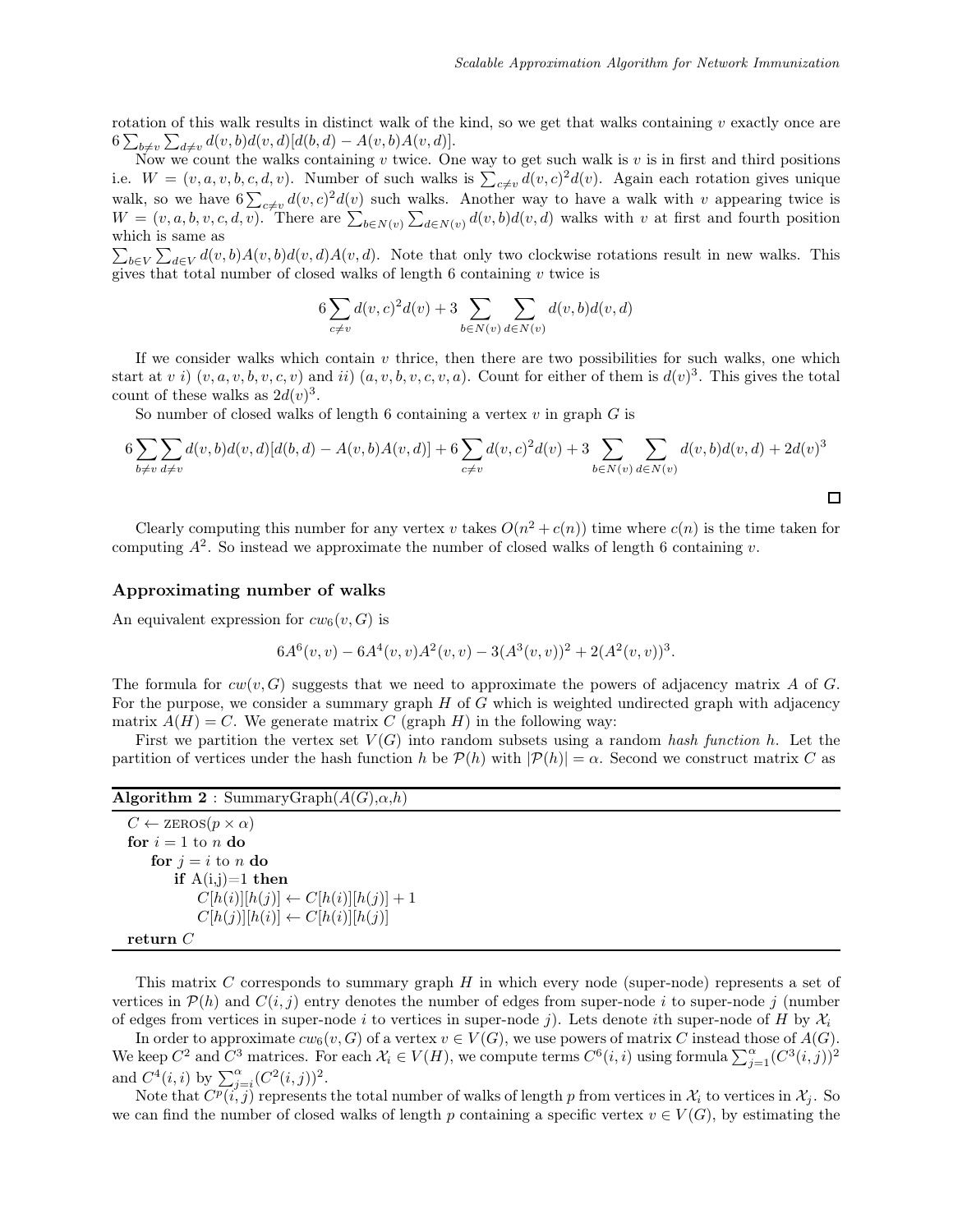contribution of this vertex in the total number of walks in  $\mathcal{X}_{h(v)}$ . For this purpose, we define the contribution factor of v with  $h(v) = i$  in  $C<sup>p</sup>(i, i)$  as

$$
\frac{d_{\mathcal{X}_i}(v)^p}{\sum_{u\in \mathcal{X}_i}d_{\mathcal{X}_i}(u)^p}
$$

This can be seen clear if we expand the terms  $C^p(i,i)$ . For instance if we expand  $C^3(i,i)$ , we get one term as  $(C(i,i))^3$  which is same as  $\left(\sum_{v\in\mathcal{X}_i}d_{\mathcal{X}_i}(v)\right)^3$ . We define  $\sum_{u\in\mathcal{X}_i}d_{\mathcal{X}_i}(u)^p$  to be  $D_p(i)$ . So we get that the estimated value of  $cw_6(v, G)$  is following when  $h(v) = i$ 

$$
cw'(v) = 6C^{6}(i,i)\frac{d_{G}(v)^{6}}{D_{6}(i)} - 6d_{G}(v)C^{4}(i,i)\frac{d_{G}(v)^{4}}{D_{4}(i)} - 3\left(C^{3}(i,i)\frac{d_{G}(v)^{3}}{D_{3}(i)}\right)^{2} + 2(d_{G}(v))^{3}
$$

Since we partitioned  $V(G)$  using random hash functions, we use multiple hash functions to normalize the effect of randomness as given follow.

#### Algorithm 3 : EstimateWalks $(A(G),\alpha,\beta)$

for  $i = 1$  to  $\beta$  do  $cw'_i \leftarrow \text{zeros}(n)$  $C_i \leftarrow \text{SUMMARYGRAPH}(A(G), \alpha, h_i)$ for  $j = 1$  to n do Compute  $cw_i'[v_j]$  $cwMin \leftarrow$  ZEROS $(n)$ for  $j = 1$  to n do  $c w Min[v] \leftarrow \min_i c w'_i[v_j]$ return  $cwMin$ 

Once we have estimated the walks for each vertex v of  $V(G)$  using multiple hash functions, call it  $W(v)(v)$ , we can select set S for immunization that contain vertices with most number of walks. But for efficient results we would prefer to choose S that have vertices which are well spread apart and we do not want to select a lot of those vertices which are connected to each other. In order to deal with this, we define the score of each candidate subset S, on basis of which we select S for immunization. For  $v \in V(G)$ , and  $S \subset V(G)$ ,

$$
score(S) = \gamma \sum_{v \in S} W(v)^2 - \sum_{u,v \in S} W(v)A(u,v)W(u)
$$
\n(3)

where  $\gamma$  is a positive integer. We want to find set S such that

$$
S = \arg\max score(S), |S| = k.
$$

But this optimization problem is clearly computationally intractable since it requires computing score for each of  $\binom{n}{k}$  sets. So we show that the function  $score(S)$  is monotonically non-decreasing and sub-modular, allowing us to devise a greedy strategy to construct set  $S$  with guaranteed good approximation of our results.

First we show that function  $score(S)$  is monotonically non-decreasing function. Let  $E, F \subset V(G)$  and  $x \in V(G)$  with  $F = E \cup \{x\}$ . Consider

$$
score(F) - score(E) = \gamma \sum_{v \in F} W(v)^2 - \sum_{u,v \in F} W(v)A(u,v)W(u) - \gamma \sum_{v \in E} W(v)^2 + \sum_{u,v \in E} W(v)A(u,v)W(u)
$$
  

$$
= \gamma W(x)^2 - \sum_{v \in E} W(v)A(x,v)W(x)
$$
  

$$
= W(x) \left[ \gamma W(x) - \sum_{v \in E} W(v)A(u,v) \right]
$$
  

$$
\geq 0
$$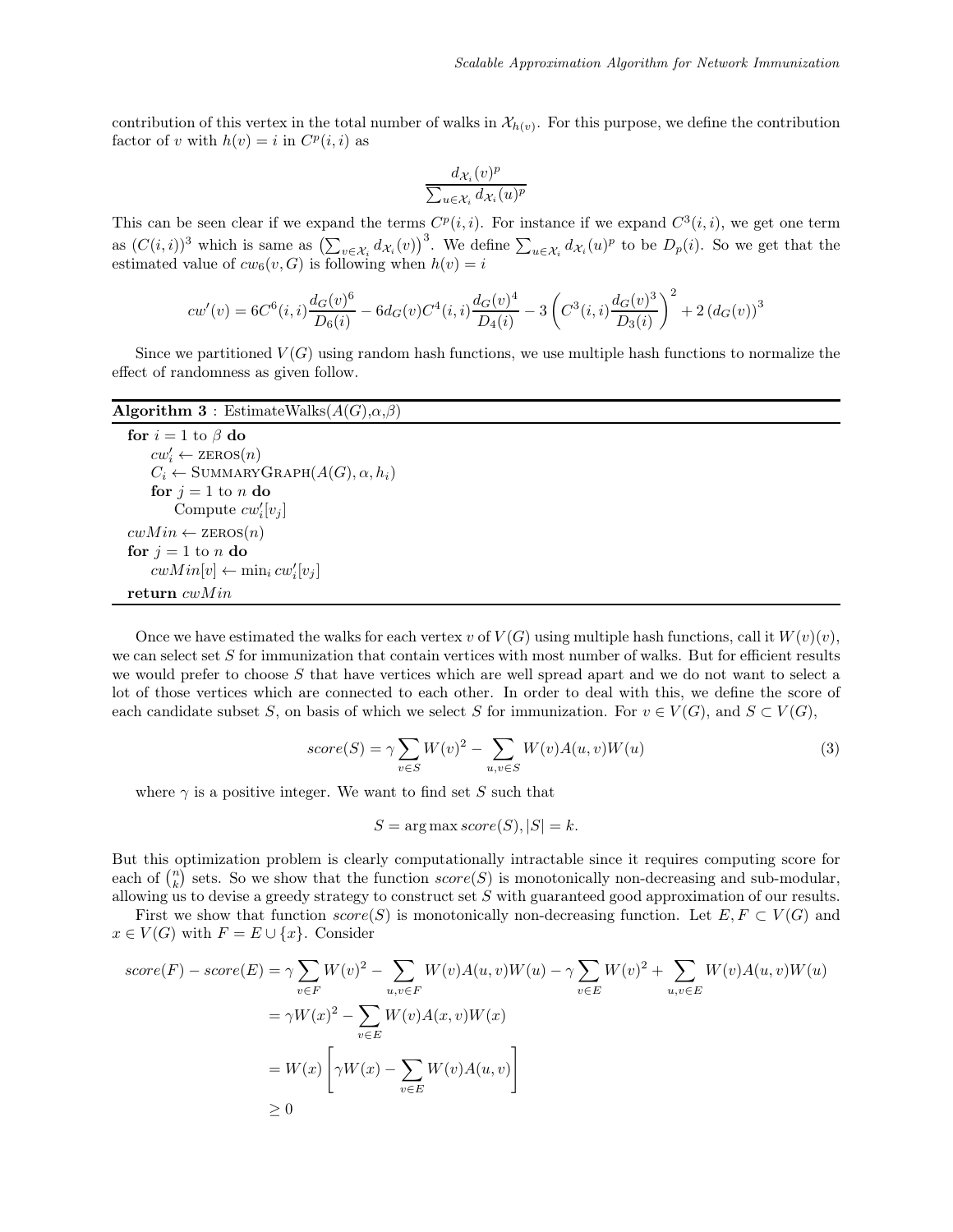Now since  $\gamma$  is any positive integer, if we keep  $\gamma \geq k \max_{v \in V(G)} \{W(v)\}\)$ , last inequality is satisfied and hence score function is monotonically non-decreasing. Let  $I, J, K \subset V(G)$  with  $I \subset J$ .

Now we prove the sub-modularity of this function.

$$
(score(I \cup K) - score(I)) - (score(J \cup K) - score(J))
$$
\n
$$
= \left(\gamma \sum_{v \in I \cup K} W(v)^2 - \sum_{u,v \in I \cup K} W(v)A(u,v)W(u) - \gamma \sum_{v \in I} W(v)^2 + \sum_{u,v \in I} W(v)A(u,v)W(u)\right)
$$
\n
$$
- \left(\gamma \sum_{v \in J \cup K} W(v)^2 - \sum_{u,v \in J \cup K} W(v)A(u,v)W(u) - \gamma \sum_{v \in J} W(v)^2 + \sum_{u,v \in J} W(v)A(u,v)W(u)\right)
$$
\n
$$
= \left(\gamma \sum_{v \in K} W(v)^2 - \sum_{u,v \in K} W(v)A(u,v)W(u) - 2 \sum_{u \in K, v \in I} W(v)A(u,v)W(u)\right)
$$
\n
$$
- \left(\gamma \sum_{v \in K} W(v)^2 - \sum_{u,v \in K} W(v)A(u,v)W(u) - 2 \sum_{u \in K, v \in J} W(v)A(u,v)W(u)\right)
$$
\n
$$
= 2 \sum_{u \in K, v \in J} W(v)A(u,v)W(u) - 2 \sum_{u \in K, v \in I} W(v)A(u,v)W(u) = 2 \sum_{u \in K, v \in J} W(v)A(u,v)W(u) \ge 0
$$

Proving that our optimization function is sub-modular, and we can use Theorem [2,](#page-2-0) which guarantees that the greedy strategy will be  $(1 - 1/e)$ -approximate algorithm. We give the following greedy algorithm to construct the required set S.

Algorithm  $4$ : GreedyNodeImmunization( $A(G)$ , $k, \alpha, \beta$ )

```
1: S \leftarrow \emptyset2: W_2, Score \leftarrow ZEROS(n)3: W \leftarrow \text{ESTIMATEWALKS}(A(G), \alpha, \beta)4: \gamma \leftarrow \max_i W[i]5: for i = 1 to n do
 6: W_2[i] \leftarrow \gamma W[i]^27: for i = 1 to k do
 8: a_S \leftarrow A[:,S] * W[S]9: for j = 1 to n do
10: if j \notin S then
11: Score[j] \leftarrow W_2[j] - 2a_S[j]W[j]12: else
13: Score[j] \leftarrow -114: maxNode \leftarrow \arg \max_j Score[j]15: S \leftarrow S \cup \{maxNode\}16: return S
```
#### Analysis of Algorithm

Now we analyze our proposed algorithm and give its runtime complexity. First we discuss complexity of EstimateWalks function. This function needs to compute the following  $\beta$  times (count of hash functions):  $C, C^2, C^3, C^4, C^6, D_6(i)$  for all sets in partition formed by hash function,  $cw'(v)$  for n vertices.

Note that C matrix for all hash functions can be computed with one scan of the whole graph, which takes  $n^2$  time. Computing all the above, except C takes at most  $O(\alpha^3)$  time. For every hash function, it takes maximum  $O(n+\alpha^3)$  time and finding min  $cw'(i)$  for each vertex takes  $\beta n$  time. This implies  $EstimateWalks$ function takes  $O(n^2 + \beta(n + \alpha^3))$  time.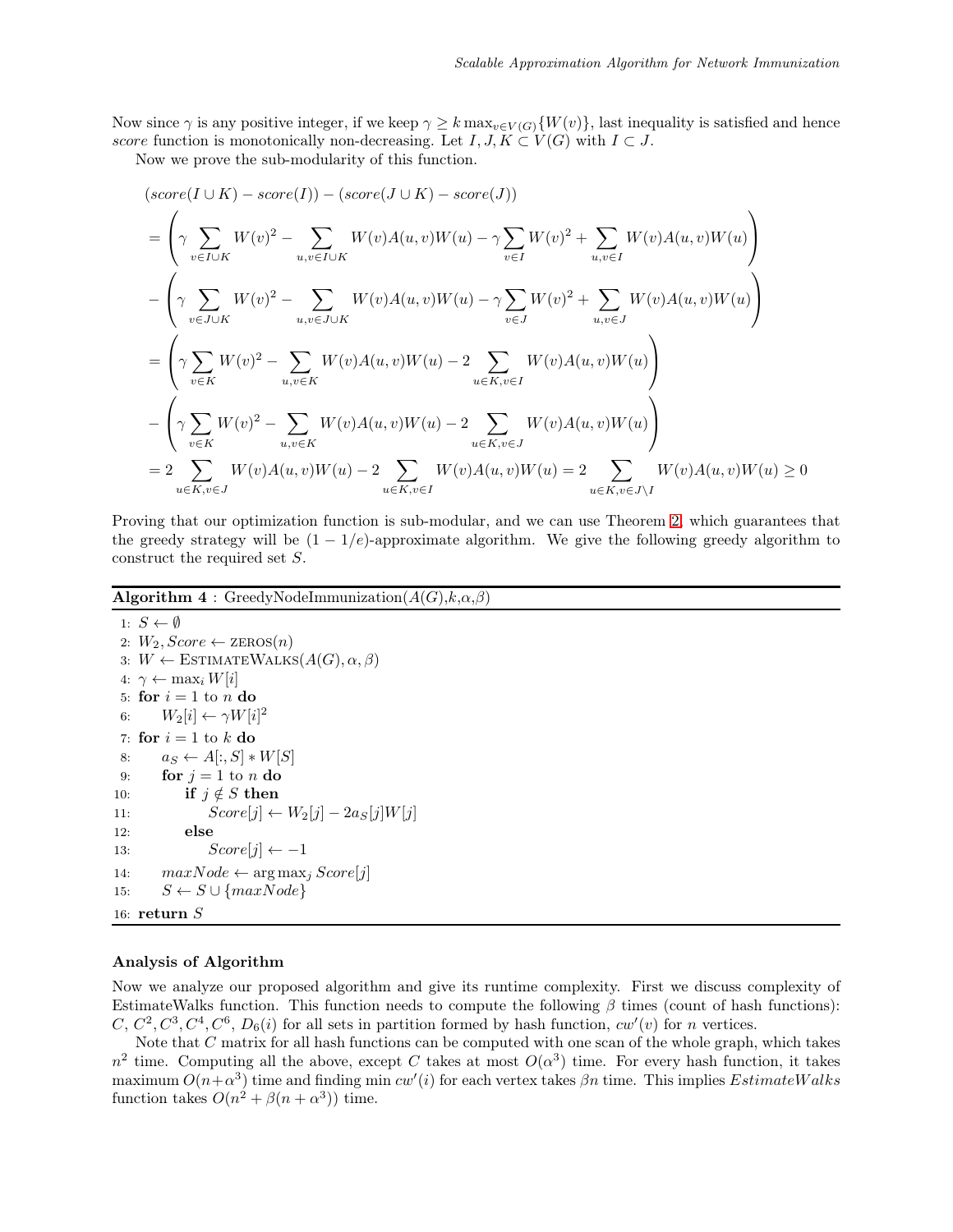Line 4 and first for loop takes  $O(n)$  steps. The jth iteration if loop in lines 9 to 13 takes  $O(n + nj)$  and line 14 is  $O(n)$  work. This shows that second loop from line 7 to 15 takes  $\sum_{j=1}^{k} O(n + nj)$  time which is  $O(nk^2)$  in total.

So GreedyNodeImmunization( $A(G)$ , k,  $\alpha$ , $\beta$ ) algorithm takes total  $O(n^2 + \beta(n + \alpha^3) + nk^2)$  time.

## Experiments

We present results of our suggested algorithm in detail in this section. We have compared results of our algorithm with those of NET-SHEILD<sup>[1](#page-7-0)</sup>, Brute Force Method and Walk 4[\(Ahmad et al. 2016\)](#page-10-3) to evaluate the quality and efficiency. NET-SHEILD selects the vertices based on the eigen vector corresponding to largest eigenvalue of graph, Brute Force algorithm picks vertices which have maximum number of closed walks of length six passing across them and Walk 4 chooses nodes based on approximation of walks of length 4 for immunization purpose. We have implemented the algorithm in Matlab and we have made our code available at the given link. We have used real world graphs for experimentation and all our graphs are undirected

| Name   | Nodes $#$ | $\bf{Edges}\;\#$ |
|--------|-----------|------------------|
| Karate | 34        | 78               |
| Oregon | 10.670    | 22,002           |
|        | 418.236   | 2,753,798        |

Table 1: Summary of Datasets

and unweighted. The first data set called Karate graph<sup>[2](#page-7-1)</sup> is a small graph of local karate club in which nodes represent members of the club and an edge between two nodes shows friendship among corresponding members. Karate graph consists of 34 nodes and 78 edges.

Second dataset is obtained from Oregon AS (Autonomous System)<sup>[3](#page-7-2)</sup> router graphs. We have constructed a communication graph in which nodes are participating routers and an edge between two routers represents direct peering relationship among them. A number of Oregon graphs are available and each graph is made from communication log of one week. We have selected a graph containing 10,670 nodes and 22,002 edges.

The third data set  $(AA)$  is from  $DBLP<sup>4</sup>$  $DBLP<sup>4</sup>$  $DBLP<sup>4</sup>$  dataset. In this graph a node represents an author and presence of an edge between two nodes shows that two authors have a co-authorship. In DBLP there is total node count of 418,236 and the number of edges among nodes is 2,753,798. We extracted smaller sub-graphs by selecting co-authorship graphs of individual journals (e.g Displays, International Journal of Computational Intelligence and Applications, International Journal of Internet and Enterprise Management, etc.). We ran our experiments on 20 different smaller co-authorship graphs of different journals. For the smaller sub graphs that we have extracted from DBLP dataset, node count goes up to few thousands and edge count goes up to few ten thousands. Details of sub graphs of DBLP data set is given in Table [2.](#page-8-0) These subgraphs are also undirected and unweighted.

We performed extensive experimentation with varying number of nodes to be immunized in graph. In the results shown, x-axis shows the count of nodes being immunized denoted by  $k$  while y-axis shows the benefit achieved in terms of percentage of eigen drop after immunizing  $k$  nodes in graph. It is clear from results that our algorithm beats other variants for immunizing the graph in terms of effectiveness. Our algorithm has less computational cost than its competitors and is scalable for larger values of k and also for large size graphs. It is worth mentioning that our algorithm achieves high accuracy in terms of approximation with very small k. Hence for very large graphs, our algorithm will achieve reasonable level of accuracy in very little time.

<sup>1</sup>https://www.dropbox.com/s/aaq5ly4mcxhijmg/Netshieldplus.tar

<span id="page-7-0"></span><sup>2</sup>http://konect.uni-koblenz.de/networks/ucidata-zachary

<span id="page-7-1"></span><sup>3</sup>http://snap.stanford.edu/data/oregon1.html

<span id="page-7-3"></span><span id="page-7-2"></span><sup>4</sup>http://dblp.uni-trier.de/xml/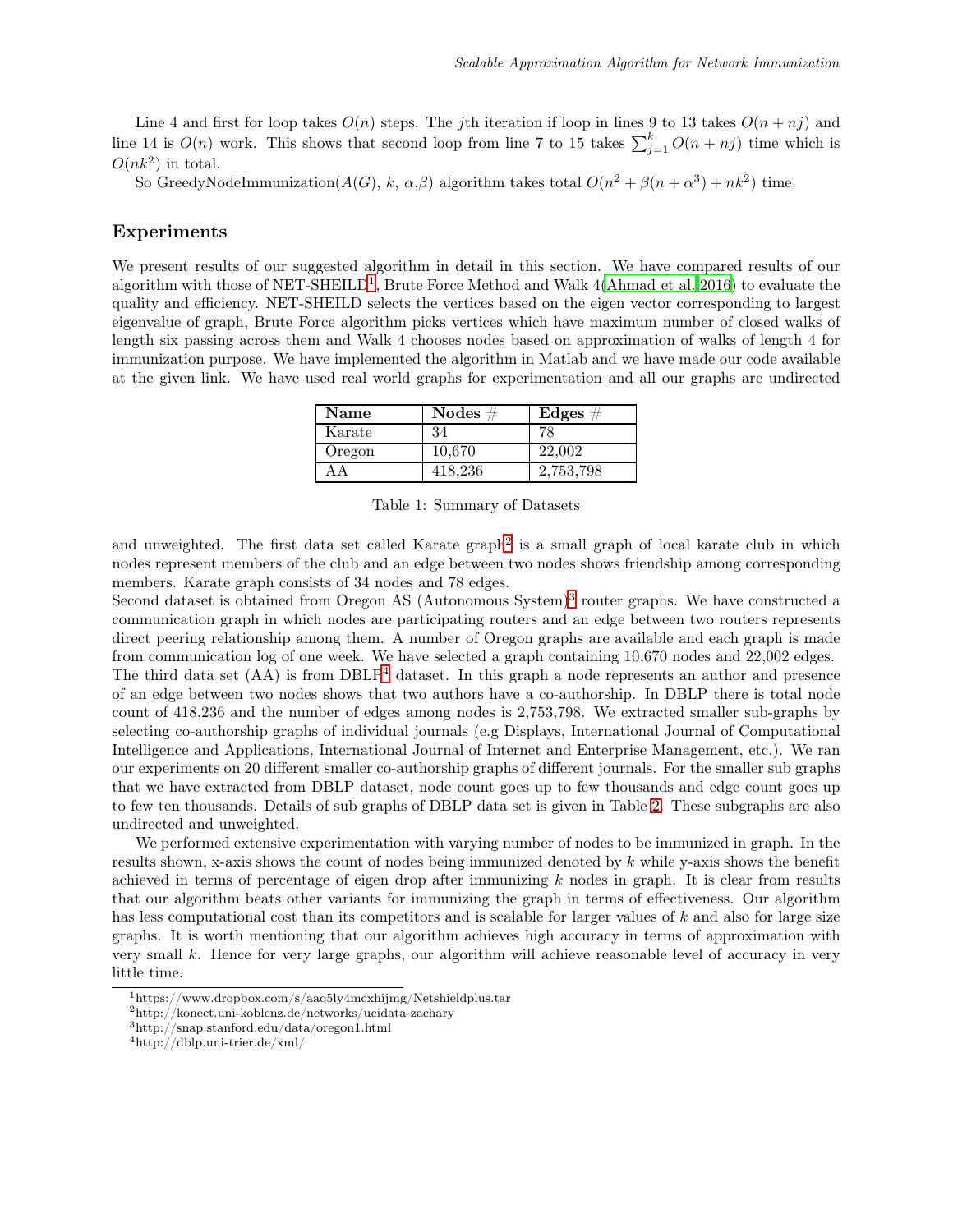<span id="page-8-0"></span>

| <b>Name</b>                     | <b>Nodes</b> | <b>Edges</b> |
|---------------------------------|--------------|--------------|
| AI Communication                | 1,203        | 2,204        |
| APJOR                           | 1,132        | 1,145        |
| Computer In Industry            | 2,844        | 4,466        |
| Computing And Informatics (CAI) | 1,598        | 2,324        |
| Decision Support Systems (DSS)  | 4,926        | 14,660       |
| Display                         | 1,374        | 3,204        |
| Ecological Informatics          | 1,990        | 4,913        |
| Engineering Application of AI   | 4,164        | 6,733        |
| <b>IJCIA</b>                    | 848          | 975          |

Table 2: Summary of DBLP subgraphs

 $-$  NetShe 90

80

70 60<br>50<br>40

 $\overline{30}$ 

 $\overline{20}$ 

 $10$ 

Eigen Drop Percentage

- Notonoma<br>- Walk 4<br>- Brute Force

Walk 6





40<br>Deletion Count





Figure 5: Eigendrop of Displays Graph Figure 6: Eigendrop of Ecological Informatics Graph



Figure 3: Eigendrop of CAI Graph Figure 4: Eigendrop of DSS Graph

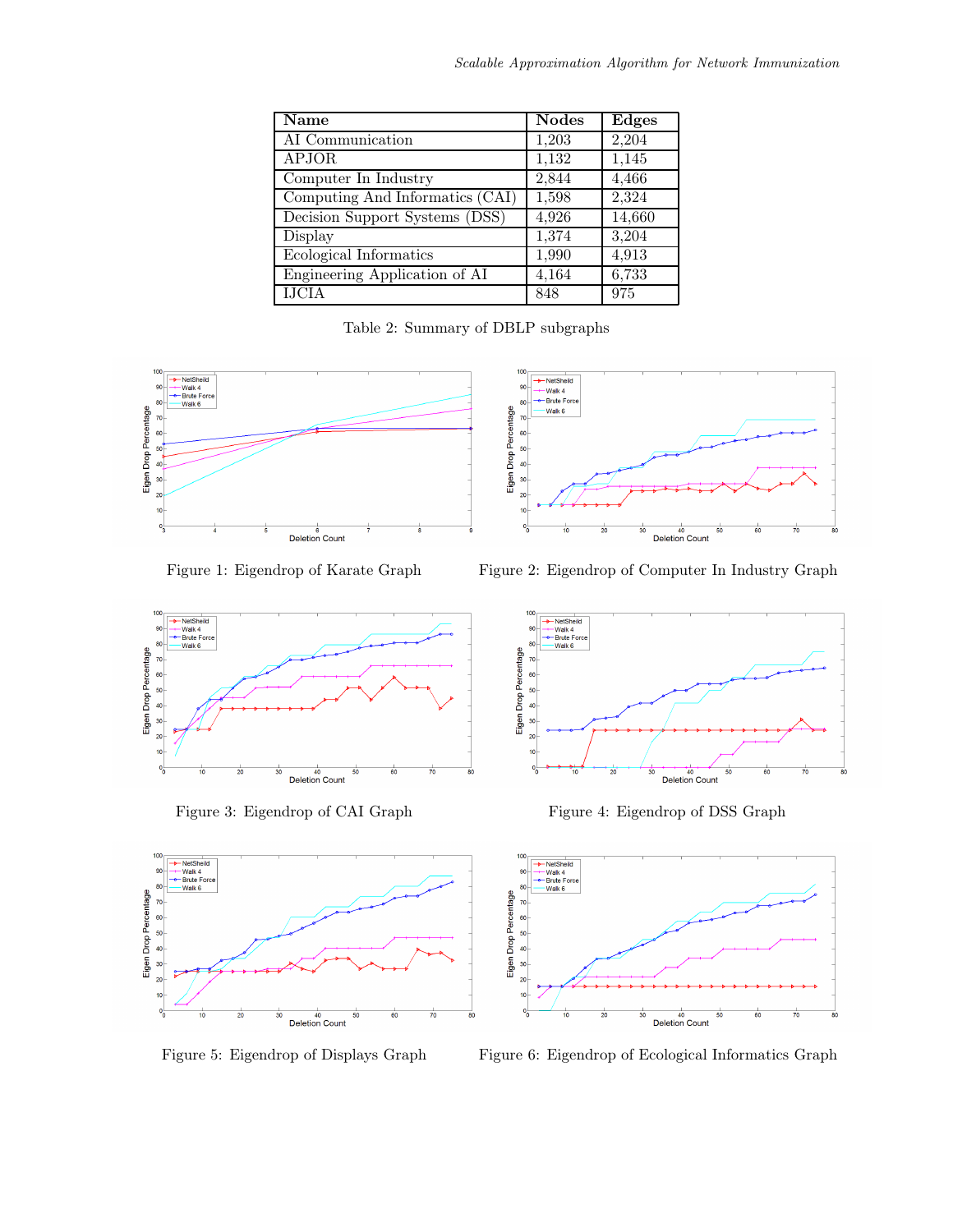

Figure 7: Eigendrop of IJCIA Graph Figure 8: Eigendrop of Oregon Graph

## Related work

In this section we present a review of related work that has been done to target node immunization problem. A vast amount of work has been done to approach this problem using dimensions of spectral graph techniques, information diffusion and selection of central nodes in graph etc. In 2003 Brieseneister, Lincoln and Porras [\(Briesemeister & Porras 2003\)](#page-10-4) studied the propagation styles and infection strategies of viruses in communication networks to target susceptible nodes. They aim to do analysis of graphs to make them more defensible against infection. Along with this, the effects of graph topology in the spread of an epidemic are described by Ganesh, Massoulié and Towsley in [\(Ganesh & Towsley 2005\)](#page-11-4) and they discuss the conditions under which an epidemic will eventually die out. Similarly Chakrabarti et. al in [\(Chakrabarti & Faloutsos](#page-10-2) [2008\)](#page-10-2) devise a nonlinear dynamical system (NLDS) to model virus propagation in communication networks. They use the idea of birth rate,  $\beta$ , death rate, $\delta$ , and epidemic threshold,  $\tau$ , for a virus attack where birth rate is the rate with which infection propagates, death rate is the node curing rate and epidemic threshold is a value such that if  $\beta/\delta < \tau$ , infection will die out quickly else if  $\beta/\delta > \tau$  infection will survive and will result in an epidemic. For undirected graphs, they prove that epidemic threshold  $\tau$  equals  $1/\lambda$  where  $\lambda$  is largest eigenvalue of adjacency matrix A of the graph. Thus for a given undirected graph, if  $\beta/\delta < 1/\lambda$ , then the epidemic will die out eventually.

The problem has also been addressed through edge manipulation schemes. In [\(Kuhlman & Ravi 2013](#page-11-5)) dynamical systems are used to delete appropriate edges to minimize contagion spread. While Tong et al. in [\(Tong & Faloutsos 2012\)](#page-11-6) use the edge removal technique to protect a graph from outside contagion. They remove k edges from the graph to maximize the eigendrop (difference in largest eigenvalues of original and resultant graphs) by selecting edges on the basis of corresponding left and right eigenvectors of leading eigenvalue of the graph such that for each edge  $e_x$ , score $(e_x)$  is the dot product of the left and right eigenvectors of leading eigenvalue of adjacency matrix of A.

Graph vulnerability is defined as measure of how much a graph is likely to be affected by a virus attack. As in [\(Tong & Faloutsos 2012](#page-11-6)), the largest eigenvalue of adjacency matrix is selected as a measure of graph vulnerability, in [\(Chen & Chau 2016](#page-10-0)) they also use largest eigenvalue for the purpose but instead of removing edges, nodes are deleted to maximize the eigendrop. Undirected, unweighted graphs are considered and nodes are selected by an approximation scheme using the eigenvector corresponding to largest eigenvalue which cause the maximum eigendrop.

Probabilistic methods are also used for node immunization problem. Zhang et al. and Song et al. adapt the non-preemptive strategy i.e. selection of nodes for immunization is done after the virus starts propagating across the graph. For this they use discrete time model to obtain additional information of infected and healthy nodes at each time stamp. In [\(Song & Lee 2015\)](#page-11-7) directed and weighted graphs are used in which weights represent the probability of a healthy node being contaminated by its affected neighbors and node selection is done on the basis of these probabilities. Then results are evaluated on the basis of save ratio (SR) which is the ratio between the number of infected nodes when k nodes are immunized over the number of infected nodes with no immunization. The work in [\(Zhang & Prakash 2014](#page-11-9)a) and (Zhang & Prakash 2014b) considers undirected graphs and constructs dominator trees for selecting nodes. Results are evaluated in terms of expected number of remaining infected nodes in the graph after the process of immunization.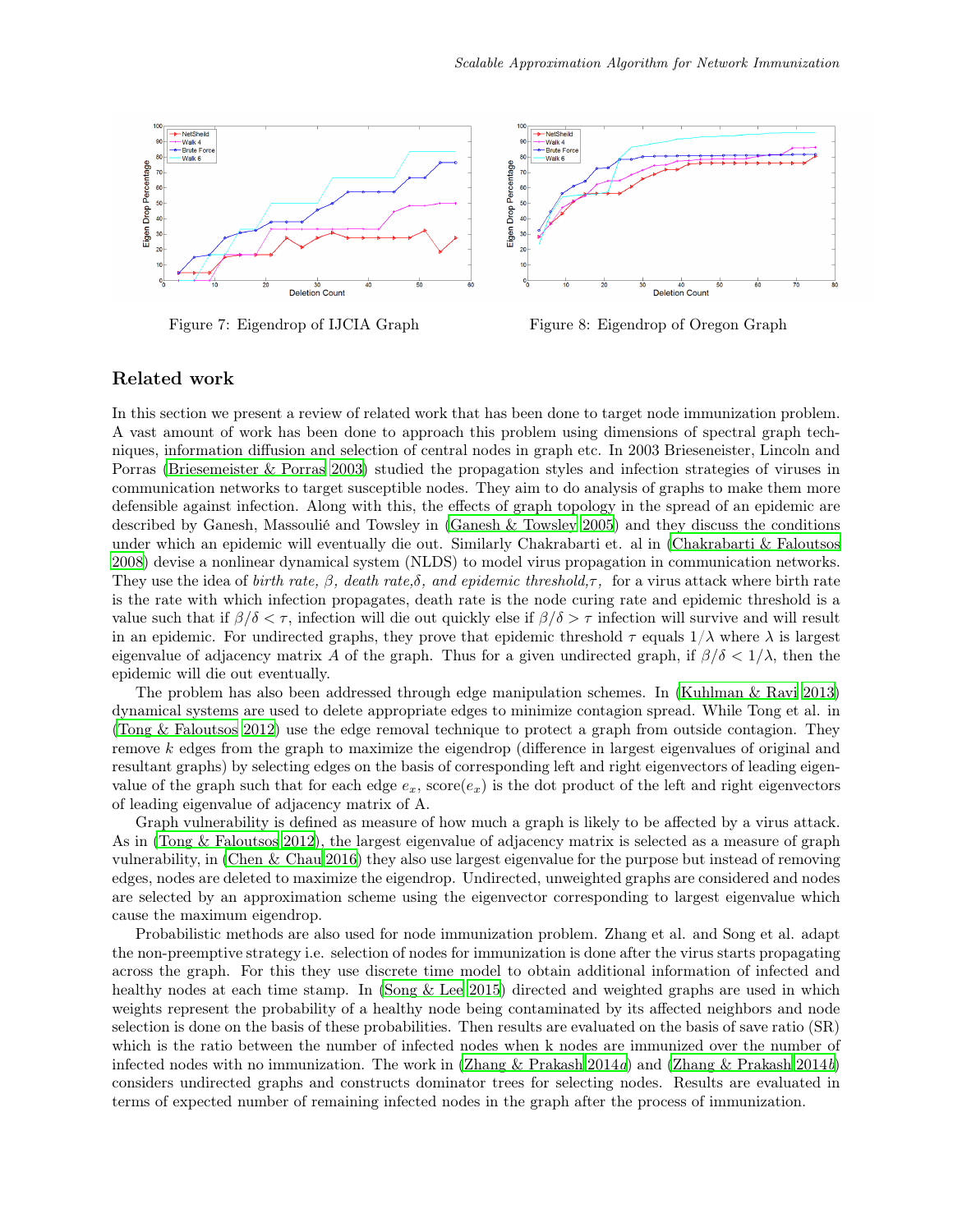Other important and closely related problem is k facility location and a lot of work is done on this. In filter placement [\(Erdös & Bestavros 2012](#page-11-10)), those nodes are identified whose deletion will maximally reduce information multiplicity in graph and node selection is done on the basis of number of paths passing through it. Moreover some reverse engineering techniques are also used for similar problems to find out the initial culprits of infection propagation. Prakash, Vreeken and Faloutsos [\(Prakash & Faloutsos 2012\)](#page-11-11) study the graphs in which virus has already spread for some time and they point out those nodes from where the spread started. From this they find out the likelihood of other nodes being affected.

Another direction to look at the problem is to consider graphs in which some nodes are already infected and these nodes can spread virus among other reachable nodes or graphs in which all nodes are contaminated and the goal is to decontaminate the graph by using some agent nodes which traverse along the edges of the graph and clean the nodes. The problem is usually referred to as decontamination of graph or graph searching problem. Different models are studied to solve the problem and most of them assume the monotonicity in decontamination i.e once a node is decontaminated then it cannot get contaminated again [\(Bienstock & Seymour 1991\)](#page-10-5),[\(Flocchini & Luccio 2008\)](#page-11-12),[\(Flocchini & Luccio 2007\)](#page-11-13),[\(Fraigniaud & Nisse 2008\)](#page-11-14). But non-monotonic strategies are also studied [\(Daadaa & Shabbir 2016](#page-11-15)).

Other work that is related to node immunization is the selection of most influential nodes in a given network to maximize the information diffusion in a network. Kempe et al. provided the provably efficient approximation algorithm for the problem [\(Kempe & Tardos 2003\)](#page-11-16). Seeman and Singer [\(Seeman & Singer](#page-11-17) [2013\)](#page-11-17) use stochastic optimization models to maximize the information diffusion in social networks. Influence maximization problem is slightly different from immunization problem as in influence maximization problem the goal is to select nodes for seeding which will maximize the spread on new idea while in node immunization problem the aim is to select nodes which will help in minimal spread of virus.

## Conclusion

In this work, we explored some links between established graph vulnerability measure and other spectral properties of even powers of adjacency matrix of the graph. We define shield value in terms of trace of the adjacency matrix of the graph. Based on these insights we present a greedy algorithm that iteratively selects  $k$  nodes such that the impact of each node is maximum in the graph, in the respective iteration, and thus we maximally reduce the spread of a potential infection in the graph by removing those vertices. Our algorithm is scalable to large. We have done experimentation on different real world communication graphs to prove the accuracy and efficiency of our algorithm. Our algorithm beats the state of the art algorithms in performance as well as in quality.

For the future work, we consider the larger values and generalized even parameter  $k$ , used for our shield value. Hence, we will aim to effectively improve the quality of the estimates. Techniques like locality sensitive hashing can be incorporated for the efficient approximation of the shield value for general k.

# References

- <span id="page-10-3"></span>Ahmad, M., Tariq, J., Farhan, M., Shabbir, M. & Khan, I. (2016), 'Who should receive the vaccine ?', Australasian Data Mining Conference .
- <span id="page-10-5"></span>Bienstock, D. & Seymour, P. (1991), 'Monotonicity in graph searching', Journal of Algorithms 12(2), 239– 245.
- <span id="page-10-4"></span>Briesemeister, L., L. P. & Porras, P. (2003), Epidemic profiles and defense of scale-free networks, in 'Proceedings of the 2003 ACM workshop on Rapid malcode', ACM, pp. 67–75.
- <span id="page-10-2"></span>Chakrabarti, D., W. Y. W.-C. L. J. & Faloutsos, C. (2008), 'Epidemic thresholds in real networks', ACM Transactions on Information and System Security (TISSEC) 10(4), 1.
- <span id="page-10-0"></span>Chen, C., T. H. P.-B. T. C. E.-R. T. F. C. & Chau, D. (2016), 'Node immunization on large graphs: Theory and algorithms', IEEE Transactions on Knowledge and Data Engineering 28(1), 113–126.

<span id="page-10-1"></span>Chung, F. (1997), Spectral graph theory, American Mathematical Society.